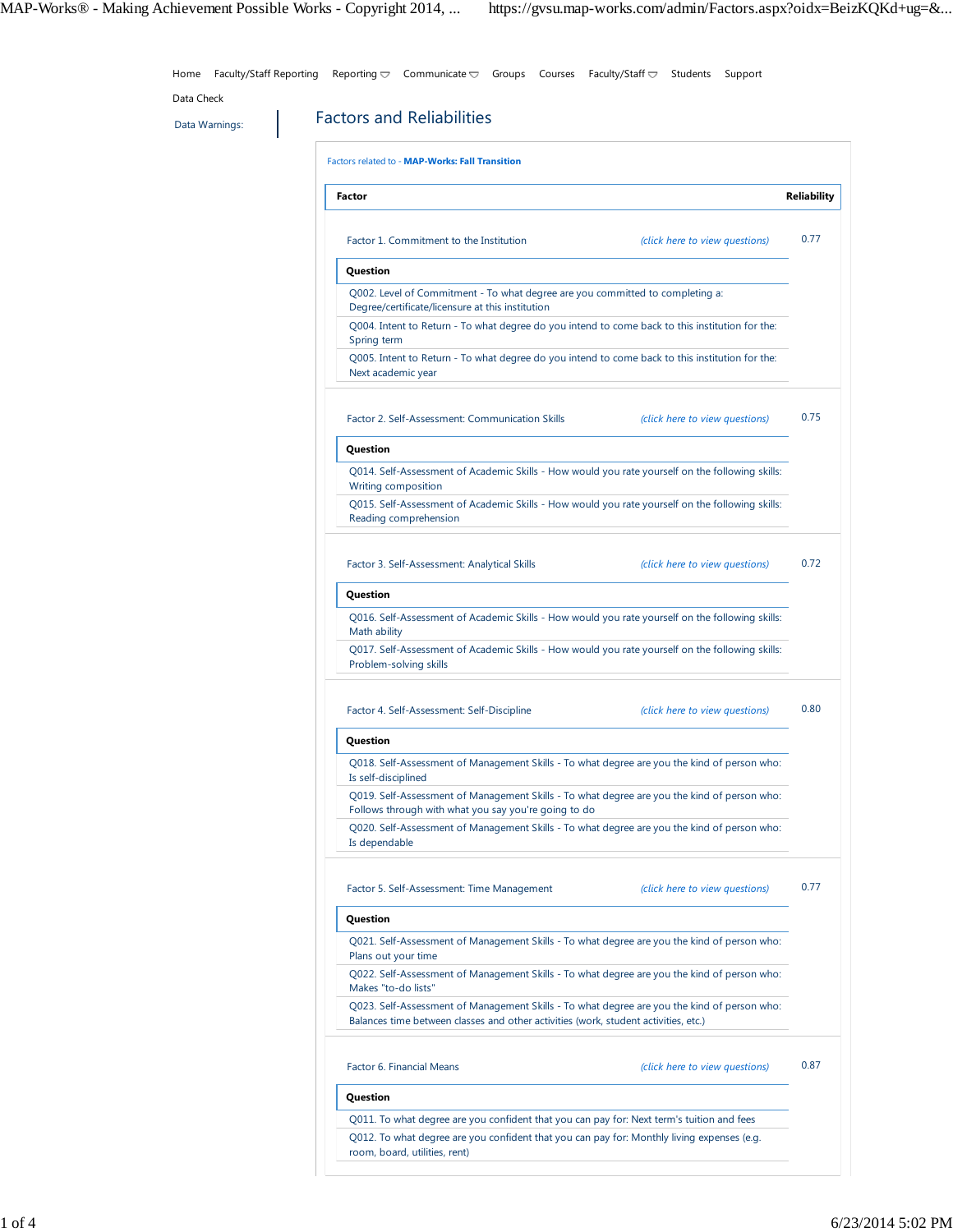| Factor 7. Basic Academic Behaviors<br>(click here to view questions)<br>Q047. Academic Behaviors - To what degree are you the kind of person who: Attends class<br>Q048. Academic Behaviors - To what degree are you the kind of person who: Takes good notes<br>in class<br>Q049. Academic Behaviors - To what degree are you the kind of person who: Turns in required<br>Q050. Academic Behaviors - To what degree are you the kind of person who: Spends sufficient<br>study time to earn good grades<br>Factor 8. Advanced Academic Behaviors<br>(click here to view questions)<br>Question<br>Q051. Academic Behaviors - To what degree are you the kind of person who: Participates in<br>class<br>Q052. Academic Behaviors - To what degree are you the kind of person who: Communicates<br>with instructors outside of class<br>Q053. Academic Behaviors - To what degree are you the kind of person who: Works on large<br>projects well in advance of the due date<br>Q054. Advanced Study Skills - To what degree are you the kind of person who: Studies in a<br>place where you can avoid distractions<br>Q055. Advanced Study Skills - To what degree are you the kind of person who: Studies on a<br>regular schedule<br>Q056. Advanced Study Skills - To what degree are you the kind of person who: Reads the<br>assigned readings within a day before class<br>(click here to view questions)<br>Q038. Academic Self-Efficacy - To what degree are you certain that you can: Do well on all<br>Q039. Academic Self-Efficacy - To what degree are you certain that you can: Do well in your<br>Q040. Academic Self-Efficacy - To what degree are you certain that you can: Persevere on class<br>(click here to view questions)<br>Q041. Academic Resiliency - To what extent do the following statements describe you: You do<br>everything you can to meet the academic goals you set at the beginning of the semester<br>Q042. Academic Resiliency - To what extent do the following statements describe you: You are<br>Q043. Academic Resiliency - To what extent do the following statements describe you: When<br>you know a course is going to be difficult, you put in extra effort<br>Q044. Academic Resiliency - To what extent do the following statements describe you: When<br>you get a poor grade, you work harder in that course<br>(click here to view questions)<br>Q075. Peer Connections - On this campus, to what degree are you connecting with people:<br>Who share common interests with you |                                                                                                                                                          |  |
|-----------------------------------------------------------------------------------------------------------------------------------------------------------------------------------------------------------------------------------------------------------------------------------------------------------------------------------------------------------------------------------------------------------------------------------------------------------------------------------------------------------------------------------------------------------------------------------------------------------------------------------------------------------------------------------------------------------------------------------------------------------------------------------------------------------------------------------------------------------------------------------------------------------------------------------------------------------------------------------------------------------------------------------------------------------------------------------------------------------------------------------------------------------------------------------------------------------------------------------------------------------------------------------------------------------------------------------------------------------------------------------------------------------------------------------------------------------------------------------------------------------------------------------------------------------------------------------------------------------------------------------------------------------------------------------------------------------------------------------------------------------------------------------------------------------------------------------------------------------------------------------------------------------------------------------------------------------------------------------------------------------------------------------------------------------------------------------------------------------------------------------------------------------------------------------------------------------------------------------------------------------------------------------------------------------------------------------------------------------------------------------------------------------------------------------------------------------------------------------------------------------------------------------------|----------------------------------------------------------------------------------------------------------------------------------------------------------|--|
|                                                                                                                                                                                                                                                                                                                                                                                                                                                                                                                                                                                                                                                                                                                                                                                                                                                                                                                                                                                                                                                                                                                                                                                                                                                                                                                                                                                                                                                                                                                                                                                                                                                                                                                                                                                                                                                                                                                                                                                                                                                                                                                                                                                                                                                                                                                                                                                                                                                                                                                                         |                                                                                                                                                          |  |
|                                                                                                                                                                                                                                                                                                                                                                                                                                                                                                                                                                                                                                                                                                                                                                                                                                                                                                                                                                                                                                                                                                                                                                                                                                                                                                                                                                                                                                                                                                                                                                                                                                                                                                                                                                                                                                                                                                                                                                                                                                                                                                                                                                                                                                                                                                                                                                                                                                                                                                                                         | Question                                                                                                                                                 |  |
|                                                                                                                                                                                                                                                                                                                                                                                                                                                                                                                                                                                                                                                                                                                                                                                                                                                                                                                                                                                                                                                                                                                                                                                                                                                                                                                                                                                                                                                                                                                                                                                                                                                                                                                                                                                                                                                                                                                                                                                                                                                                                                                                                                                                                                                                                                                                                                                                                                                                                                                                         |                                                                                                                                                          |  |
|                                                                                                                                                                                                                                                                                                                                                                                                                                                                                                                                                                                                                                                                                                                                                                                                                                                                                                                                                                                                                                                                                                                                                                                                                                                                                                                                                                                                                                                                                                                                                                                                                                                                                                                                                                                                                                                                                                                                                                                                                                                                                                                                                                                                                                                                                                                                                                                                                                                                                                                                         |                                                                                                                                                          |  |
|                                                                                                                                                                                                                                                                                                                                                                                                                                                                                                                                                                                                                                                                                                                                                                                                                                                                                                                                                                                                                                                                                                                                                                                                                                                                                                                                                                                                                                                                                                                                                                                                                                                                                                                                                                                                                                                                                                                                                                                                                                                                                                                                                                                                                                                                                                                                                                                                                                                                                                                                         | homework assignments                                                                                                                                     |  |
|                                                                                                                                                                                                                                                                                                                                                                                                                                                                                                                                                                                                                                                                                                                                                                                                                                                                                                                                                                                                                                                                                                                                                                                                                                                                                                                                                                                                                                                                                                                                                                                                                                                                                                                                                                                                                                                                                                                                                                                                                                                                                                                                                                                                                                                                                                                                                                                                                                                                                                                                         |                                                                                                                                                          |  |
|                                                                                                                                                                                                                                                                                                                                                                                                                                                                                                                                                                                                                                                                                                                                                                                                                                                                                                                                                                                                                                                                                                                                                                                                                                                                                                                                                                                                                                                                                                                                                                                                                                                                                                                                                                                                                                                                                                                                                                                                                                                                                                                                                                                                                                                                                                                                                                                                                                                                                                                                         |                                                                                                                                                          |  |
|                                                                                                                                                                                                                                                                                                                                                                                                                                                                                                                                                                                                                                                                                                                                                                                                                                                                                                                                                                                                                                                                                                                                                                                                                                                                                                                                                                                                                                                                                                                                                                                                                                                                                                                                                                                                                                                                                                                                                                                                                                                                                                                                                                                                                                                                                                                                                                                                                                                                                                                                         |                                                                                                                                                          |  |
|                                                                                                                                                                                                                                                                                                                                                                                                                                                                                                                                                                                                                                                                                                                                                                                                                                                                                                                                                                                                                                                                                                                                                                                                                                                                                                                                                                                                                                                                                                                                                                                                                                                                                                                                                                                                                                                                                                                                                                                                                                                                                                                                                                                                                                                                                                                                                                                                                                                                                                                                         |                                                                                                                                                          |  |
|                                                                                                                                                                                                                                                                                                                                                                                                                                                                                                                                                                                                                                                                                                                                                                                                                                                                                                                                                                                                                                                                                                                                                                                                                                                                                                                                                                                                                                                                                                                                                                                                                                                                                                                                                                                                                                                                                                                                                                                                                                                                                                                                                                                                                                                                                                                                                                                                                                                                                                                                         |                                                                                                                                                          |  |
|                                                                                                                                                                                                                                                                                                                                                                                                                                                                                                                                                                                                                                                                                                                                                                                                                                                                                                                                                                                                                                                                                                                                                                                                                                                                                                                                                                                                                                                                                                                                                                                                                                                                                                                                                                                                                                                                                                                                                                                                                                                                                                                                                                                                                                                                                                                                                                                                                                                                                                                                         |                                                                                                                                                          |  |
|                                                                                                                                                                                                                                                                                                                                                                                                                                                                                                                                                                                                                                                                                                                                                                                                                                                                                                                                                                                                                                                                                                                                                                                                                                                                                                                                                                                                                                                                                                                                                                                                                                                                                                                                                                                                                                                                                                                                                                                                                                                                                                                                                                                                                                                                                                                                                                                                                                                                                                                                         |                                                                                                                                                          |  |
|                                                                                                                                                                                                                                                                                                                                                                                                                                                                                                                                                                                                                                                                                                                                                                                                                                                                                                                                                                                                                                                                                                                                                                                                                                                                                                                                                                                                                                                                                                                                                                                                                                                                                                                                                                                                                                                                                                                                                                                                                                                                                                                                                                                                                                                                                                                                                                                                                                                                                                                                         |                                                                                                                                                          |  |
|                                                                                                                                                                                                                                                                                                                                                                                                                                                                                                                                                                                                                                                                                                                                                                                                                                                                                                                                                                                                                                                                                                                                                                                                                                                                                                                                                                                                                                                                                                                                                                                                                                                                                                                                                                                                                                                                                                                                                                                                                                                                                                                                                                                                                                                                                                                                                                                                                                                                                                                                         |                                                                                                                                                          |  |
|                                                                                                                                                                                                                                                                                                                                                                                                                                                                                                                                                                                                                                                                                                                                                                                                                                                                                                                                                                                                                                                                                                                                                                                                                                                                                                                                                                                                                                                                                                                                                                                                                                                                                                                                                                                                                                                                                                                                                                                                                                                                                                                                                                                                                                                                                                                                                                                                                                                                                                                                         |                                                                                                                                                          |  |
|                                                                                                                                                                                                                                                                                                                                                                                                                                                                                                                                                                                                                                                                                                                                                                                                                                                                                                                                                                                                                                                                                                                                                                                                                                                                                                                                                                                                                                                                                                                                                                                                                                                                                                                                                                                                                                                                                                                                                                                                                                                                                                                                                                                                                                                                                                                                                                                                                                                                                                                                         |                                                                                                                                                          |  |
|                                                                                                                                                                                                                                                                                                                                                                                                                                                                                                                                                                                                                                                                                                                                                                                                                                                                                                                                                                                                                                                                                                                                                                                                                                                                                                                                                                                                                                                                                                                                                                                                                                                                                                                                                                                                                                                                                                                                                                                                                                                                                                                                                                                                                                                                                                                                                                                                                                                                                                                                         |                                                                                                                                                          |  |
|                                                                                                                                                                                                                                                                                                                                                                                                                                                                                                                                                                                                                                                                                                                                                                                                                                                                                                                                                                                                                                                                                                                                                                                                                                                                                                                                                                                                                                                                                                                                                                                                                                                                                                                                                                                                                                                                                                                                                                                                                                                                                                                                                                                                                                                                                                                                                                                                                                                                                                                                         |                                                                                                                                                          |  |
|                                                                                                                                                                                                                                                                                                                                                                                                                                                                                                                                                                                                                                                                                                                                                                                                                                                                                                                                                                                                                                                                                                                                                                                                                                                                                                                                                                                                                                                                                                                                                                                                                                                                                                                                                                                                                                                                                                                                                                                                                                                                                                                                                                                                                                                                                                                                                                                                                                                                                                                                         |                                                                                                                                                          |  |
|                                                                                                                                                                                                                                                                                                                                                                                                                                                                                                                                                                                                                                                                                                                                                                                                                                                                                                                                                                                                                                                                                                                                                                                                                                                                                                                                                                                                                                                                                                                                                                                                                                                                                                                                                                                                                                                                                                                                                                                                                                                                                                                                                                                                                                                                                                                                                                                                                                                                                                                                         |                                                                                                                                                          |  |
|                                                                                                                                                                                                                                                                                                                                                                                                                                                                                                                                                                                                                                                                                                                                                                                                                                                                                                                                                                                                                                                                                                                                                                                                                                                                                                                                                                                                                                                                                                                                                                                                                                                                                                                                                                                                                                                                                                                                                                                                                                                                                                                                                                                                                                                                                                                                                                                                                                                                                                                                         |                                                                                                                                                          |  |
|                                                                                                                                                                                                                                                                                                                                                                                                                                                                                                                                                                                                                                                                                                                                                                                                                                                                                                                                                                                                                                                                                                                                                                                                                                                                                                                                                                                                                                                                                                                                                                                                                                                                                                                                                                                                                                                                                                                                                                                                                                                                                                                                                                                                                                                                                                                                                                                                                                                                                                                                         | Factor 9. Academic Self-Efficacy<br>Question<br>problems and tasks assigned in your courses<br>hardest course<br>projects even when there are challenges |  |
|                                                                                                                                                                                                                                                                                                                                                                                                                                                                                                                                                                                                                                                                                                                                                                                                                                                                                                                                                                                                                                                                                                                                                                                                                                                                                                                                                                                                                                                                                                                                                                                                                                                                                                                                                                                                                                                                                                                                                                                                                                                                                                                                                                                                                                                                                                                                                                                                                                                                                                                                         |                                                                                                                                                          |  |
|                                                                                                                                                                                                                                                                                                                                                                                                                                                                                                                                                                                                                                                                                                                                                                                                                                                                                                                                                                                                                                                                                                                                                                                                                                                                                                                                                                                                                                                                                                                                                                                                                                                                                                                                                                                                                                                                                                                                                                                                                                                                                                                                                                                                                                                                                                                                                                                                                                                                                                                                         |                                                                                                                                                          |  |
|                                                                                                                                                                                                                                                                                                                                                                                                                                                                                                                                                                                                                                                                                                                                                                                                                                                                                                                                                                                                                                                                                                                                                                                                                                                                                                                                                                                                                                                                                                                                                                                                                                                                                                                                                                                                                                                                                                                                                                                                                                                                                                                                                                                                                                                                                                                                                                                                                                                                                                                                         |                                                                                                                                                          |  |
|                                                                                                                                                                                                                                                                                                                                                                                                                                                                                                                                                                                                                                                                                                                                                                                                                                                                                                                                                                                                                                                                                                                                                                                                                                                                                                                                                                                                                                                                                                                                                                                                                                                                                                                                                                                                                                                                                                                                                                                                                                                                                                                                                                                                                                                                                                                                                                                                                                                                                                                                         |                                                                                                                                                          |  |
|                                                                                                                                                                                                                                                                                                                                                                                                                                                                                                                                                                                                                                                                                                                                                                                                                                                                                                                                                                                                                                                                                                                                                                                                                                                                                                                                                                                                                                                                                                                                                                                                                                                                                                                                                                                                                                                                                                                                                                                                                                                                                                                                                                                                                                                                                                                                                                                                                                                                                                                                         |                                                                                                                                                          |  |
|                                                                                                                                                                                                                                                                                                                                                                                                                                                                                                                                                                                                                                                                                                                                                                                                                                                                                                                                                                                                                                                                                                                                                                                                                                                                                                                                                                                                                                                                                                                                                                                                                                                                                                                                                                                                                                                                                                                                                                                                                                                                                                                                                                                                                                                                                                                                                                                                                                                                                                                                         |                                                                                                                                                          |  |
|                                                                                                                                                                                                                                                                                                                                                                                                                                                                                                                                                                                                                                                                                                                                                                                                                                                                                                                                                                                                                                                                                                                                                                                                                                                                                                                                                                                                                                                                                                                                                                                                                                                                                                                                                                                                                                                                                                                                                                                                                                                                                                                                                                                                                                                                                                                                                                                                                                                                                                                                         | Factor 10. Academic Resiliency<br>Question<br>a hard worker in your classes<br>Factor 11. Peer Connections                                               |  |
|                                                                                                                                                                                                                                                                                                                                                                                                                                                                                                                                                                                                                                                                                                                                                                                                                                                                                                                                                                                                                                                                                                                                                                                                                                                                                                                                                                                                                                                                                                                                                                                                                                                                                                                                                                                                                                                                                                                                                                                                                                                                                                                                                                                                                                                                                                                                                                                                                                                                                                                                         | Question                                                                                                                                                 |  |
| Q076. Peer Connections - On this campus, to what degree are you connecting with people:<br>Who include you in their activities                                                                                                                                                                                                                                                                                                                                                                                                                                                                                                                                                                                                                                                                                                                                                                                                                                                                                                                                                                                                                                                                                                                                                                                                                                                                                                                                                                                                                                                                                                                                                                                                                                                                                                                                                                                                                                                                                                                                                                                                                                                                                                                                                                                                                                                                                                                                                                                                          |                                                                                                                                                          |  |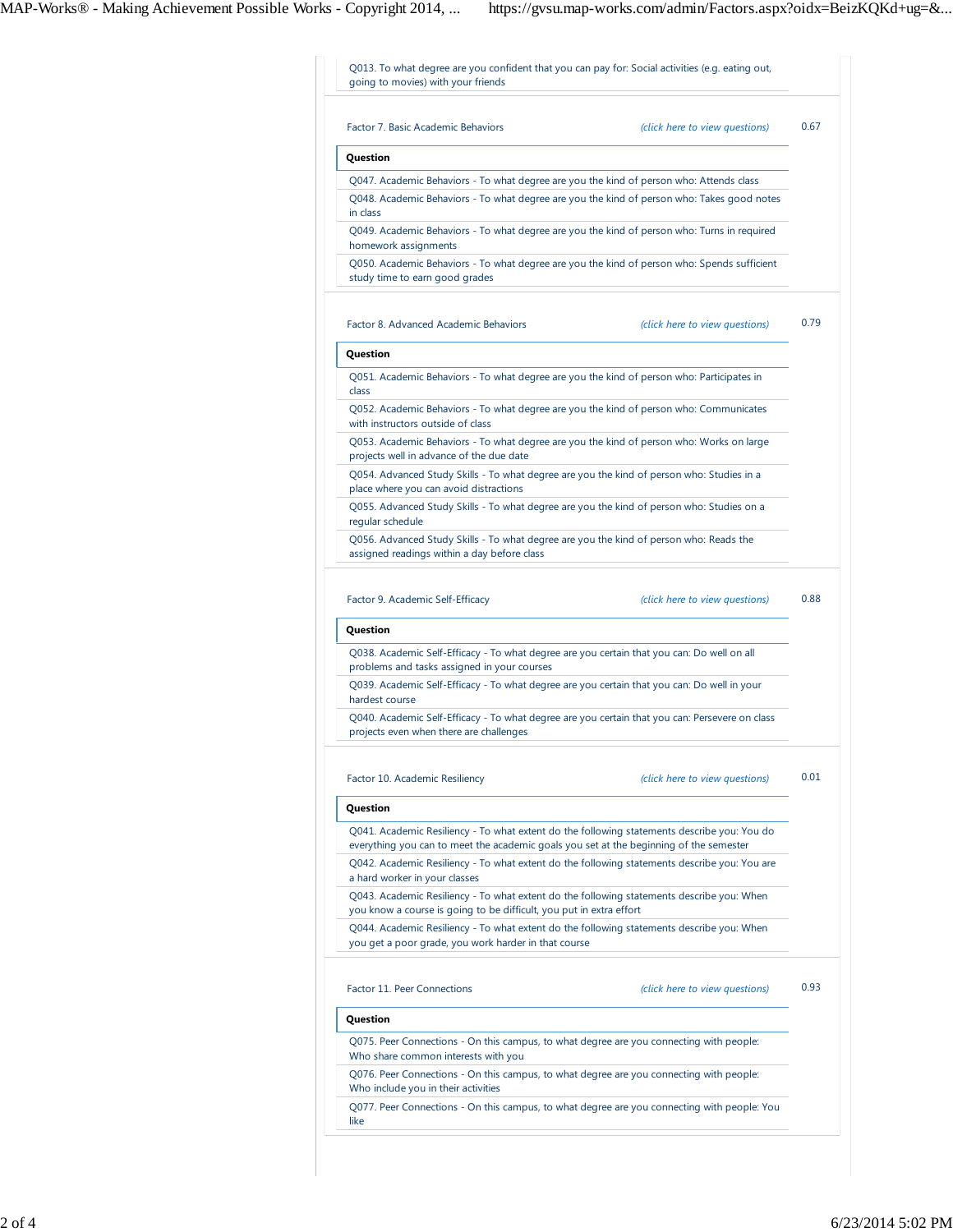| Question                                                                                                                                                                                                                 |                                |              |
|--------------------------------------------------------------------------------------------------------------------------------------------------------------------------------------------------------------------------|--------------------------------|--------------|
| Q097. Homesickness - To what degree do you: Miss your family back home<br>Q098. Homesickness - To what degree do you: Miss your old friends who are not at this school                                                   |                                |              |
| Q099. Homesickness - To what degree do you: Miss your boyfriend/girlfriend who is not at this<br>school                                                                                                                  |                                |              |
| Factor 13. Homesickness: Distressed                                                                                                                                                                                      | (click here to view questions) | 0.87         |
| Question                                                                                                                                                                                                                 |                                |              |
| Q100. Homesickness - To what degree do you: Regret leaving home to go to school                                                                                                                                          |                                |              |
| Q101. Homesickness - To what degree do you: Think about going home all the time                                                                                                                                          |                                |              |
| Q102. Homesickness - To what degree do you: Feel an obligation to be at home<br>Q103. Homesickness - To what degree do you: Feel that attending college is pulling you away<br>from your community at home               |                                |              |
| Factor 14. Academic Integration                                                                                                                                                                                          | (click here to view questions) | 0.86         |
| Question                                                                                                                                                                                                                 |                                |              |
| Q154. Overall Adjustment - Overall, to what degree are you: Keeping current with your<br>academic work                                                                                                                   |                                |              |
| Q155. Overall Adjustment - Overall, to what degree are you: Motivated to complete your<br>academic work                                                                                                                  |                                |              |
| Q156. Overall Adjustment - Overall, to what degree are you: Learning                                                                                                                                                     |                                |              |
| Q157. Overall Adjustment - Overall, to what degree are you: Satisfied with your academic life on<br>campus                                                                                                               |                                |              |
| Factor 15. Social Integration<br>Question                                                                                                                                                                                | (click here to view questions) |              |
| Q158. Overall, to what degree: Do you belong here<br>Q159. Overall, to what degree: Are you fitting in                                                                                                                   |                                |              |
| Q160. Overall, to what degree: Are you satisfied with your social life on campus<br>Factor 16. Satisfaction with Institution                                                                                             | (click here to view questions) |              |
|                                                                                                                                                                                                                          |                                |              |
| Question<br>Q161. Overall Evaluation of the Institution - Overall, to what degree: Would you choose this<br>institution again if you had it to do over                                                                   |                                |              |
| Q162. Overall Evaluation of the Institution - Overall, to what degree: Would you recommend<br>this institution to someone who wants to attend college<br>Q163. Overall, please rate your experience at this institution: |                                | 0.87<br>0.89 |
| Factor 17. On-Campus Living: Social Aspects (Module)                                                                                                                                                                     | (click here to view questions) | 0.87         |
| Question                                                                                                                                                                                                                 |                                |              |
| Q078. On-Campus Living - To what degree are you: Hanging out with other residents<br>Q079. On-Campus Living - To what degree are you: Making friends with others in the<br>hall/building                                 |                                |              |
| Q080. On-Campus Living - To what degree are you: Satisfied with the social activities in your<br>hall/building                                                                                                           |                                |              |
| Factor 18. On-Campus Living: Environment (Module)                                                                                                                                                                        | (click here to view questions) | 0.76         |
| Question                                                                                                                                                                                                                 |                                |              |